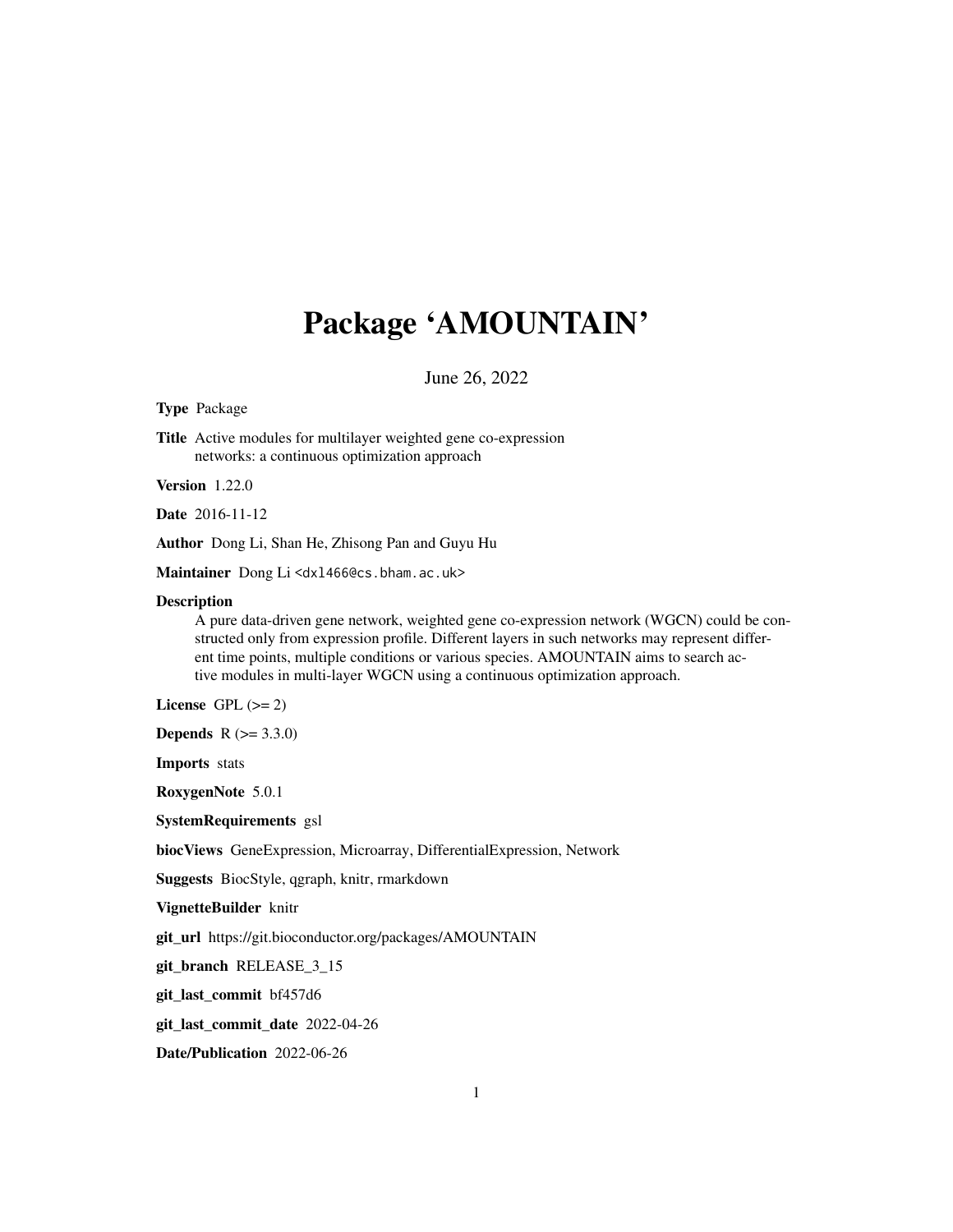## <span id="page-1-0"></span>R topics documented:

#### **Index** 2008 **[14](#page-13-0)**

CGPFixSS *Module Identification*

## Description

Call C version of moduleIdentificationGPFixSS

## Usage

 $CGPFixSS(W, z, x0, a = 0.5, lambda = 1, maxiter = 50)$ 

## Arguments

| W       | edge score matrix of the network, n x n matrix                      |
|---------|---------------------------------------------------------------------|
| z       | node score vector of the network, n-length vector                   |
| x0      | initial solution, n-length vector                                   |
| a       | parameter in elastic net the same as in Euclidean Projection ENNORM |
| lambda  | parameter in objective, coefficient of node score part              |
| maxiter | maximal interation of whole procedure                               |

## Value

a list containing function objective vector and the solution

## Author(s)

Dong Li, <dxl466@cs.bham.ac.uk>

## References

AMOUNTAIN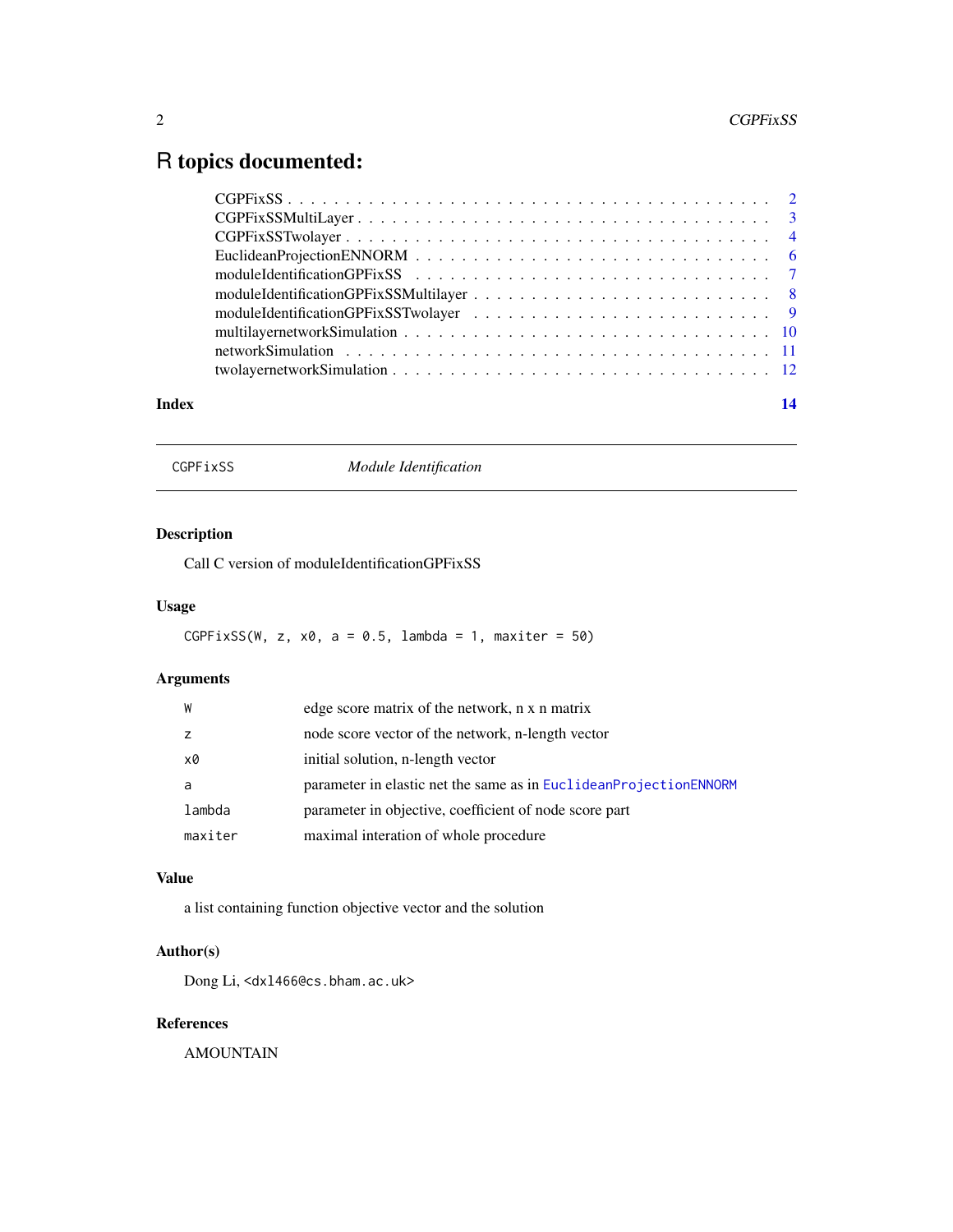## <span id="page-2-0"></span>CGPFixSSMultiLayer 3

## See Also

[moduleIdentificationGPFixSS](#page-6-1)

#### Examples

```
n = 100
k = 20theta = 0.5pp <- networkSimulation(n,k,theta)
moduleid <- pp[[3]]
## use default parameters here
x \leftarrow \text{CGPFixSS(pp[[1]], pp[[2]], rep(1/n,n))}predictedid<-which(x[[2]]!=0)
recall <- length(intersect(predictedid,moduleid))/length(moduleid)
precise <- length(intersect(predictedid,moduleid))/length(predictedid)
Fscore <- (2*precise*recall/(precise+recall))
```
CGPFixSSMultiLayer *Module Identification for multi-layer network*

#### Description

Call C version of moduleIdentificationGPFixSSMultilayer

#### Usage

```
CGPFixSSMultiLayer(W, listzs, x0, a = 0.5, lambda = 1, maxiter = 50)
```
#### Arguments

| W       | edge score matrix of the network, n x n matrix                    |
|---------|-------------------------------------------------------------------|
| listzs  | a list of node score vectors, each layer has a n-length vector    |
| x0      | initial solution, n-length vector                                 |
| a       | parameter in elastic net the same as in EuclideanProjectionENNORM |
| lambda  | parameter in objective, coefficient of node score of other layers |
| maxiter | maximal interation of whole procedure                             |

#### Value

a list containing solution for network 1 and network 2

## Author(s)

Dong Li, <dxl466@cs.bham.ac.uk>

## References

AMOUNTAIN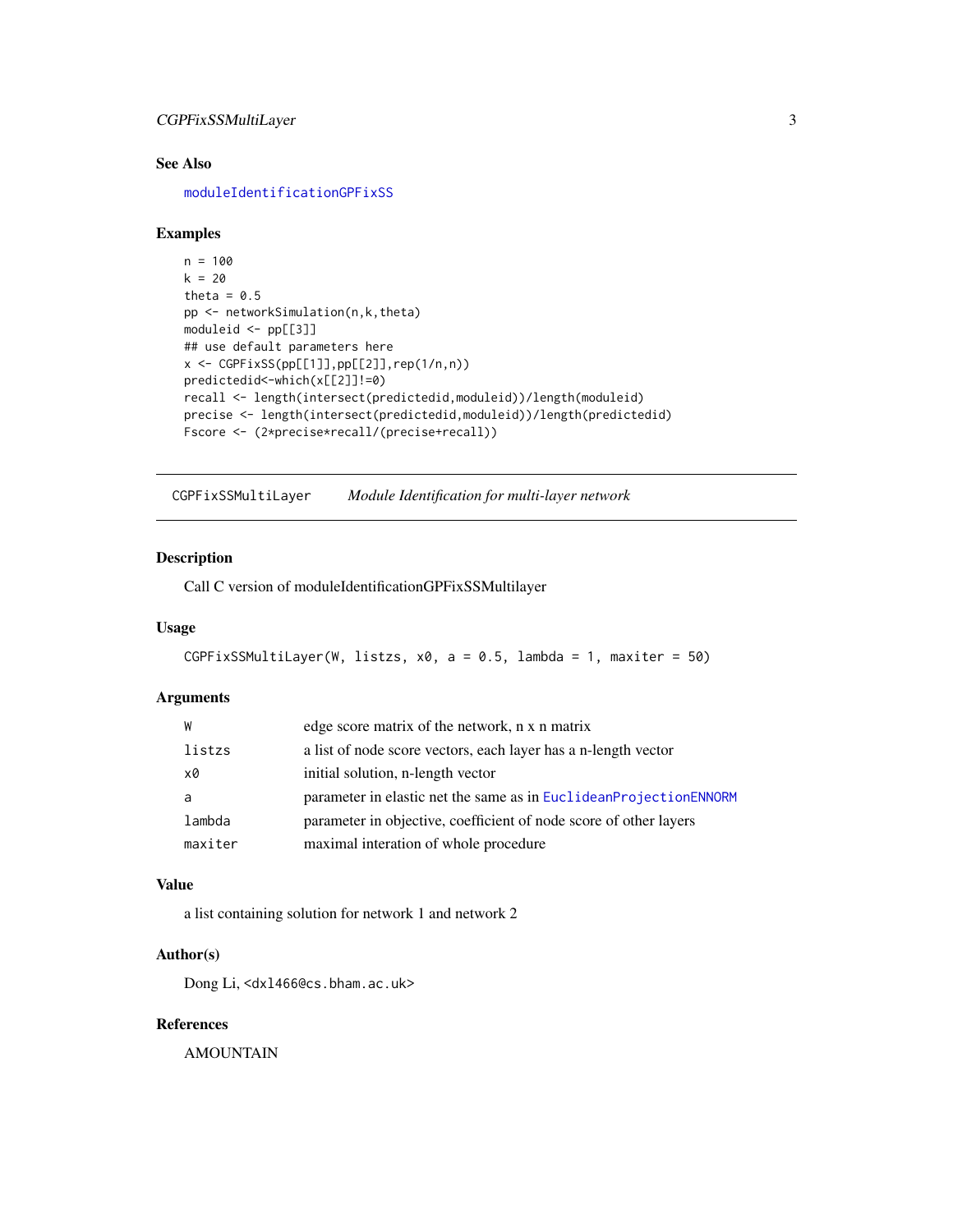## See Also

[moduleIdentificationGPFixSSMultilayer](#page-7-1)

### Examples

```
n = 100
k = 20L = 5theta = 0.5cpl <- multilayernetworkSimulation(n,k,theta,L)
listz <- list()
for (i \text{ in } 1:L){
listz[[i]] <- cpl[[i+2]]
}
moduleid <- cpl[[2]]
## use default parameters here
x <- CGPFixSSMultiLayer(cpl[[1]],listz,rep(1/n,n))
predictedid <- which(x[[2]]!=0)
recall <- length(intersect(predictedid,moduleid))/length(moduleid)
precise <- length(intersect(predictedid,moduleid))/length(predictedid)
Fscore <- (2*precise*recall/(precise+recall))
```
CGPFixSSTwolayer *Module Identification for two-layer network*

#### Description

Call C version of moduleIdentificationGPFixSSTwolayer

#### Usage

```
CGPFixSSTwolayer(W1, z1, x0, W2, z2, y0, interlayerA, lambda1 = 1,
  lambda2 = 1, lambda3 = 1, maxiter = 100, a1 = 0.5, a2 = 0.5)
```
#### Arguments

| W1             | edge score matrix of the network $1, n_1 x n_1$ matrix         |
|----------------|----------------------------------------------------------------|
| z1             | node score vector of the network 1, n_1-length vector          |
| x0             | initial solution of network 1, n_1-length vector               |
| W <sub>2</sub> | edge score matrix of the network 2, $n_2 x n_2$ matrix         |
| Z <sup>2</sup> | node score vector of the network 2, n 2-length vector          |
| y0             | initial solution of network 2, n_2-length vector               |
| interlayerA    | inter-layer links weight, n_1 x n_2 matrix                     |
| lambda1        | parameter in objective, coefficient of node score of network 1 |
| lambda2        | parameter in objective, coefficient of node score of network 2 |

<span id="page-3-0"></span>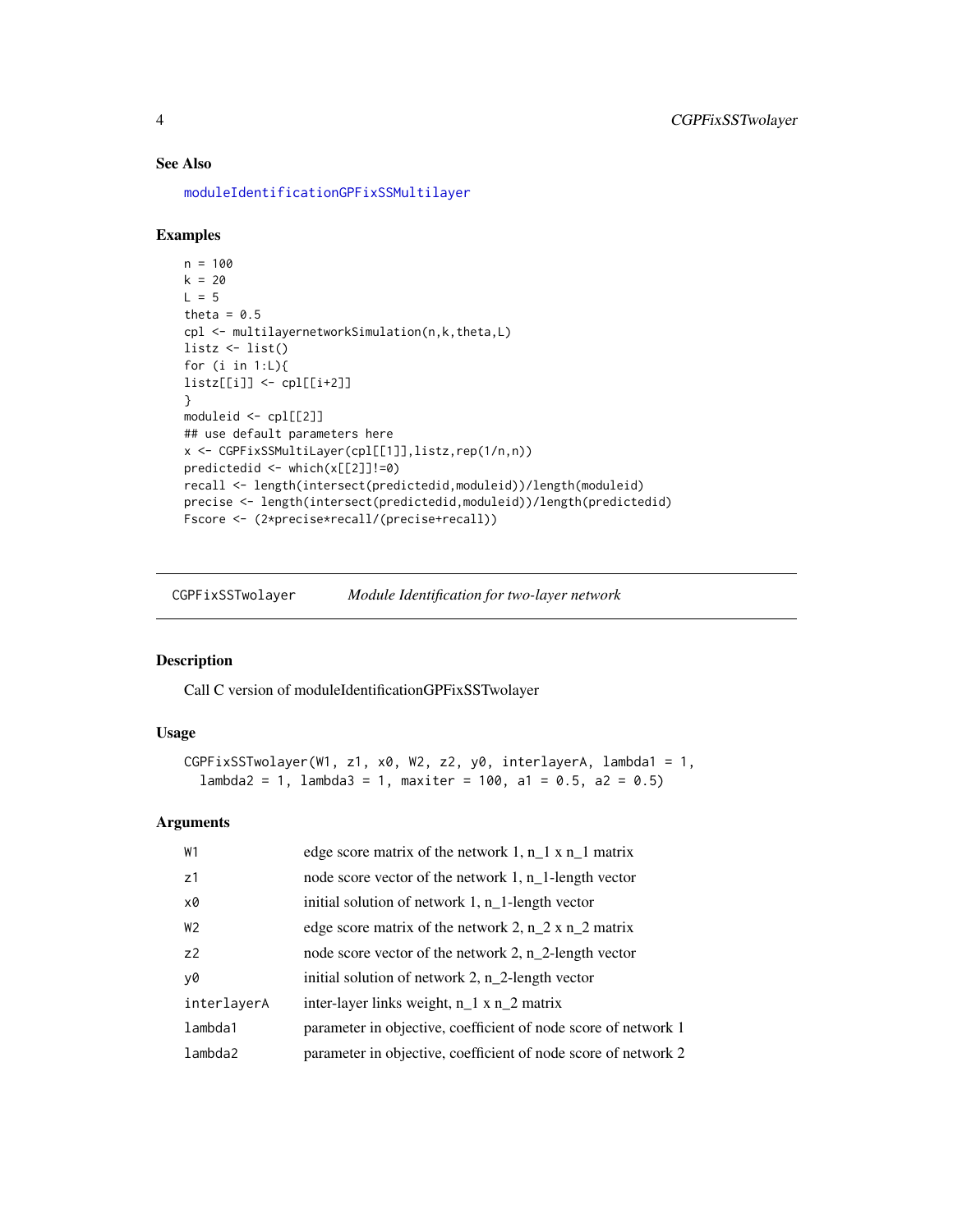## <span id="page-4-0"></span>CGPFixSSTwolayer 5

| lambda3        | parameter in objective, coefficient of inter-layer links part     |
|----------------|-------------------------------------------------------------------|
| maxiter        | maximal interation of whole procedure                             |
| a1             | parameter in elastic net the same as in EuclideanProjectionENNORM |
| a <sup>2</sup> | parameter in elastic net the same as in EuclideanProjectionENNORM |

## Value

a list containing solution for network 1 and network 2 and objective

#### Author(s)

Dong Li, <dxl466@cs.bham.ac.uk>

### References

AMOUNTAIN

### See Also

[moduleIdentificationGPFixSSTwolayer](#page-8-1)

```
n1=100
k1 = 20theta1 = 0.5n2=80
k2=10theta2 = 0.5ppresult <- twolayernetworkSimulation(n1,k1,theta1,n2,k2,theta2)
A <- ppresult[[3]]
pp <- ppresult[[1]]
moduleid <- pp[[3]]
netid \leq -1:n1
restp<- netid[-moduleid]
pp2 <- ppresult[[2]]
moduleid2 \leftarrow pp2[3]]
## use default parameters here
modres=CGPFixSSTwolayer(pp[[1]],pp[[2]],rep(1/n1,n1),
pp2[[1]],pp2[[2]],rep(1/n2,n2),A)
predictedid<-which(modres[[1]]!=0)
recall = length(intersect(predictedid,moduleid))/length(moduleid)
precise = length(intersect(predictedid,moduleid))/length(predictedid)
F1 = 2*precise*recall/(precise+recall)
predictedid2<-which(modres[[2]]!=0)
recall2 = length(intersect(predictedid2,moduleid2))/length(moduleid2)
precise2 = length(intersect(predictedid2,moduleid2))/length(predictedid2)
F2 = 2*precise2*recall2/(precise2+recall2)
```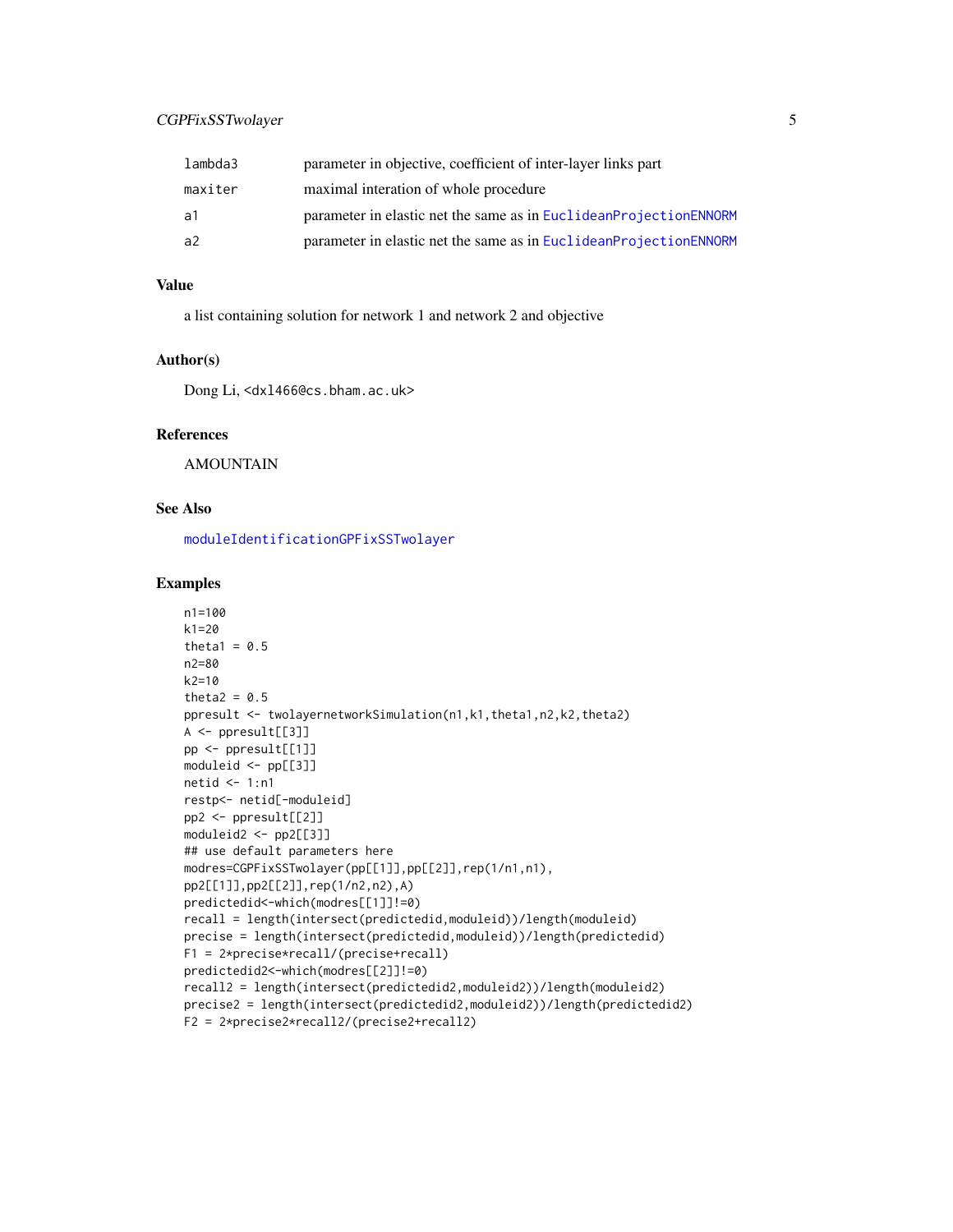<span id="page-5-1"></span><span id="page-5-0"></span>EuclideanProjectionENNORM

*Euclidean projection on elastic net*

### Description

Piecewise root finding algorithm for Euclidean projection on elastic net

### Usage

```
EuclideanProjectionENNORM(y, t, alpha = 0.5)
```
## Arguments

| У     | constant vector                                           |
|-------|-----------------------------------------------------------|
| t.    | radius of elastic net ball                                |
| alpha | parameter in elastic net: alpha $x_1 + (1-a1pha)*x_2^2=1$ |

#### Value

a list containing network adjacency matrix, node score and module membership

## Author(s)

Dong Li, <dxl466@cs.bham.ac.uk>

#### References

Gong, Pinghua, Kun Gai, and Changshui Zhang. "Efficient euclidean projections via piecewise root finding and its application in gradient projection." Neurocomputing 74.17 (2011): 2754-2766.

```
y=rnorm(100)
x=EuclideanProjectionENNORM(y,1,0.5)
sparsityx = sum(x == 0) / 100
```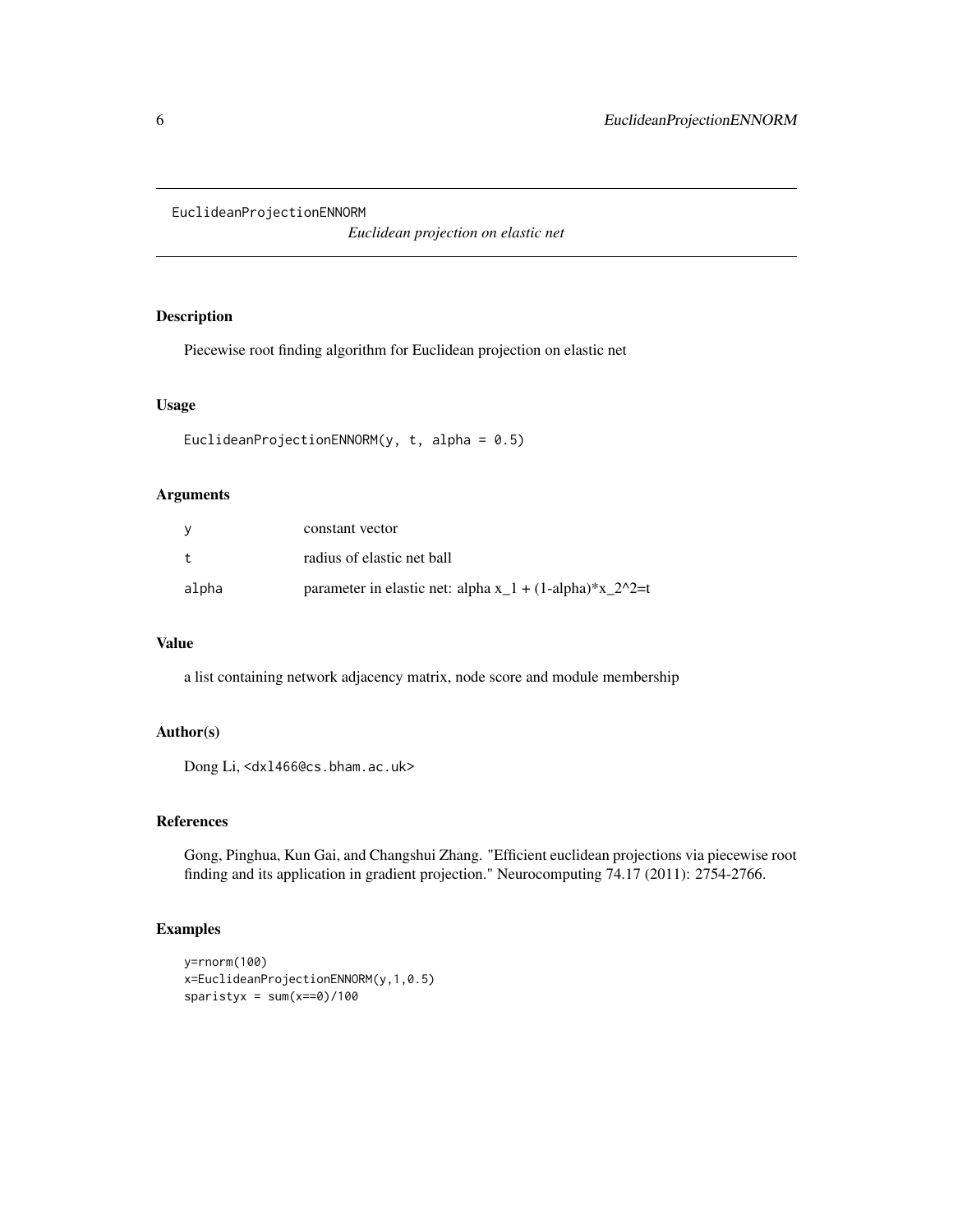<span id="page-6-1"></span><span id="page-6-0"></span>moduleIdentificationGPFixSS

*Module Identification*

#### Description

Algorithm for Module Identification on single network

## Usage

```
moduleIdentificationGPFixSS(W, z, x0, a = 0.5, lambda = 1, maxiter = 1000)
```
## Arguments

| W       | edge score matrix of the network, n x n matrix                      |
|---------|---------------------------------------------------------------------|
| z       | node score vector of the network, n-length vector                   |
| x0      | initial solution, n-length vector                                   |
| a       | parameter in elastic net the same as in Euclidean Projection ENNORM |
| lambda  | parameter in objective, coefficient of node score part              |
| maxiter | maximal interation of whole procedure                               |

## Value

a list containing function objective vector and the solution

## Author(s)

Dong Li, <dxl466@cs.bham.ac.uk>

#### References

AMOUNTAIN

#### See Also

[EuclideanProjectionENNORM](#page-5-1)

```
n = 100k = 20theta = 0.5pp <- networkSimulation(n,k,theta)
moduleid <- pp[[3]]
## use default parameters here
x <- moduleIdentificationGPFixSS(pp[[1]],pp[[2]],rep(1/n,n))
predictedid<-which(x[[2]]!=0)
```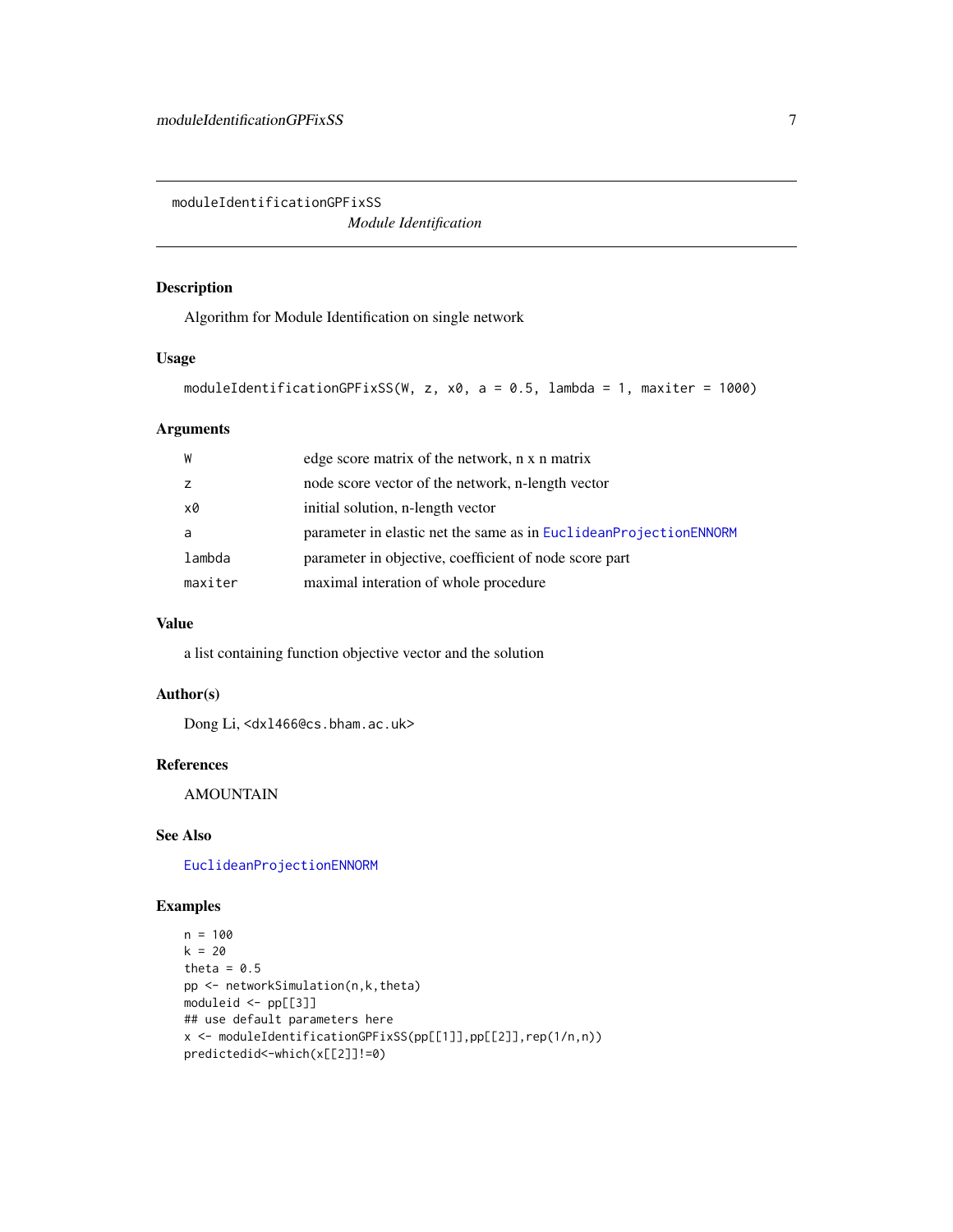```
recall <- length(intersect(predictedid,moduleid))/length(moduleid)
precise <- length(intersect(predictedid,moduleid))/length(predictedid)
Fscore <- (2*precise*recall/(precise+recall))
```
<span id="page-7-1"></span>moduleIdentificationGPFixSSMultilayer *Module Identification for multi-layer network*

## Description

Algorithm for Module Identification on multi-layer network sharing the same set of genes

#### Usage

```
moduleIdentificationGPFixSSMultilayer(W, listz, x0, a = 0.5, lambda = 1,
  maxiter = 1000
```
## Arguments

| W       | edge score matrix of the network, n x n matrix                    |
|---------|-------------------------------------------------------------------|
| listz   | a list of node score vectors, each layer has a n-length vector    |
| x0      | initial solution, n-length vector                                 |
| a       | parameter in elastic net the same as in EuclideanProjectionENNORM |
| lambda  | parameter in objective, coefficient of node score of other layers |
| maxiter | maximal interation of whole procedure                             |

#### Value

a list containing objective values and solution

#### Author(s)

Dong Li, <dxl466@cs.bham.ac.uk>

### References

AMOUNTAIN

### See Also

[moduleIdentificationGPFixSSMultilayer](#page-7-1)

<span id="page-7-0"></span>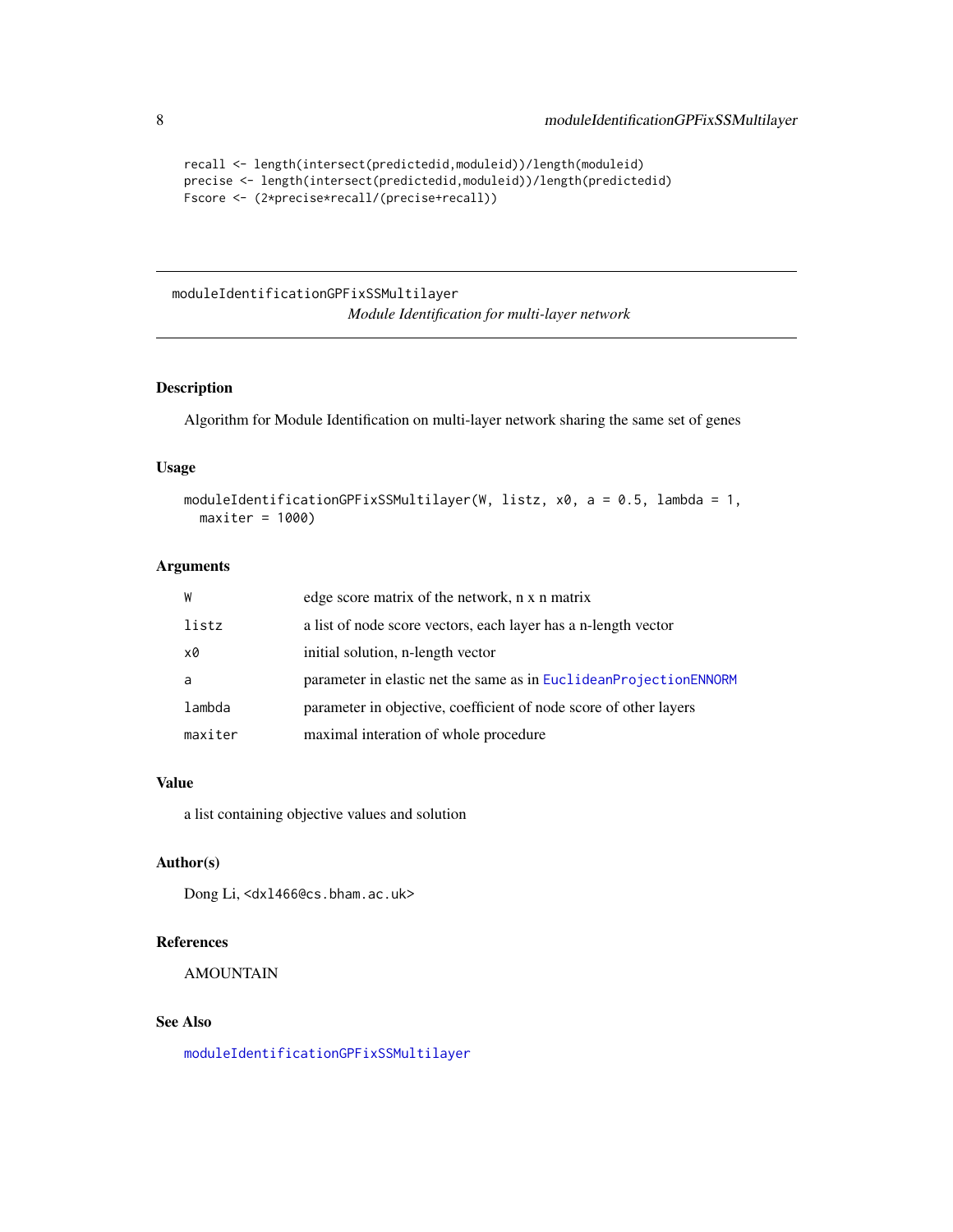#### <span id="page-8-0"></span>Examples

```
n = 100
k = 20L = 5theta = 0.5cpl <- multilayernetworkSimulation(n,k,theta,L)
listz <- list()
for (i in 1:L){
listz[[i]] <- cpl[[i+2]]
}
moduleid <- cpl[[2]]
## use default parameters here
x <- moduleIdentificationGPFixSSMultilayer(cpl[[1]],listz,rep(1/n,n))
predictedid <- which(x[[2]]!=0)
recall <- length(intersect(predictedid,moduleid))/length(moduleid)
precise <- length(intersect(predictedid,moduleid))/length(predictedid)
Fscore <- (2*precise*recall/(precise+recall))
```
<span id="page-8-1"></span>moduleIdentificationGPFixSSTwolayer

*Module Identification for two-layer network*

#### Description

Algorithm for Module Identification on two-layer network

#### Usage

```
moduleIdentificationGPFixSSTwolayer(W1, z1, x0, W2, z2, y0, A, lambda1 = 1,
  lambda2 = 1, lambda3 = 1, maxiter = 1000, a1 = 0.5, a2 = 0.5)
```
#### Arguments

| W1             | edge score matrix of the network $1, n_1 x n_1$ matrix              |
|----------------|---------------------------------------------------------------------|
| z1             | node score vector of the network 1, n_1-length vector               |
| x0             | initial solution of network 1, n_1-length vector                    |
| W2             | edge score matrix of the network 2, $n_2 x n_2$ matrix              |
| Z <sup>2</sup> | node score vector of the network 2, n_2-length vector               |
| y0             | initial solution of network 2, n 2-length vector                    |
| A              | inter-layer links weight, n_1 x n_2 matrix                          |
| lambda1        | parameter in objective, coefficient of node score of network 1      |
| lambda2        | parameter in objective, coefficient of node score of network 2      |
| lambda3        | parameter in objective, coefficient of inter-layer links part       |
| maxiter        | maximal interation of whole procedure                               |
| a1             | parameter in elastic net the same as in EuclideanProjectionENNORM   |
| a2             | parameter in elastic net the same as in Euclidean Projection ENNORM |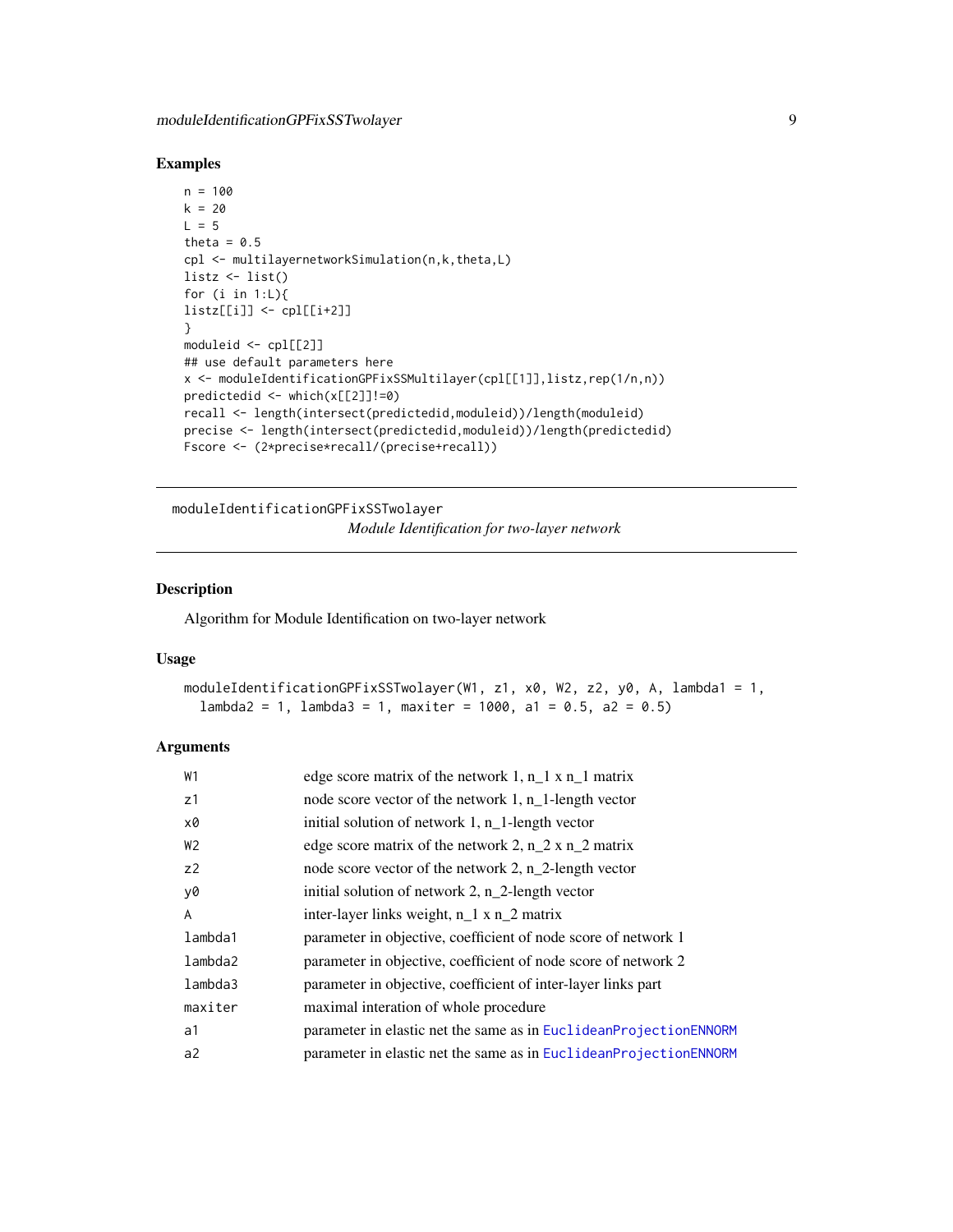## <span id="page-9-0"></span>Value

a list containing solution for network 1 and network 2 and objective

#### Author(s)

Dong Li, <dxl466@cs.bham.ac.uk>

## References

AMOUNTAIN

### See Also

[EuclideanProjectionENNORM](#page-5-1)

#### Examples

```
n1=100
k1 = 20theta1 = 0.5n2=80
k^2=10
theta2 = 0.5ppresult <- twolayernetworkSimulation(n1,k1,theta1,n2,k2,theta2)
A <- ppresult[[3]]
pp <- ppresult[[1]]
moduleid <- pp[[3]]
netid <-1:n1restp<- netid[-moduleid]
pp2 <- ppresult[[2]]
moduleid2 <- pp2[[3]]
## use default parameters here
modres=moduleIdentificationGPFixSSTwolayer(pp[[1]],pp[[2]],rep(1/n1,n1),
pp2[[1]],pp2[[2]],rep(1/n2,n2),A)
predictedid<-which(modres[[1]]!=0)
recall = length(intersect(predictedid,moduleid))/length(moduleid)
precise = length(intersect(predictedid,moduleid))/length(predictedid)
F1 = 2*precise*recall/(precise+recall)
predictedid2<-which(modres[[2]]!=0)
recall2 = length(intersect(predictedid2,moduleid2))/length(moduleid2)
precise2 = length(intersect(predictedid2,moduleid2))/length(predictedid2)
F2 = 2*precise2*recall2/(precise2+recall2)
```
## multilayernetworkSimulation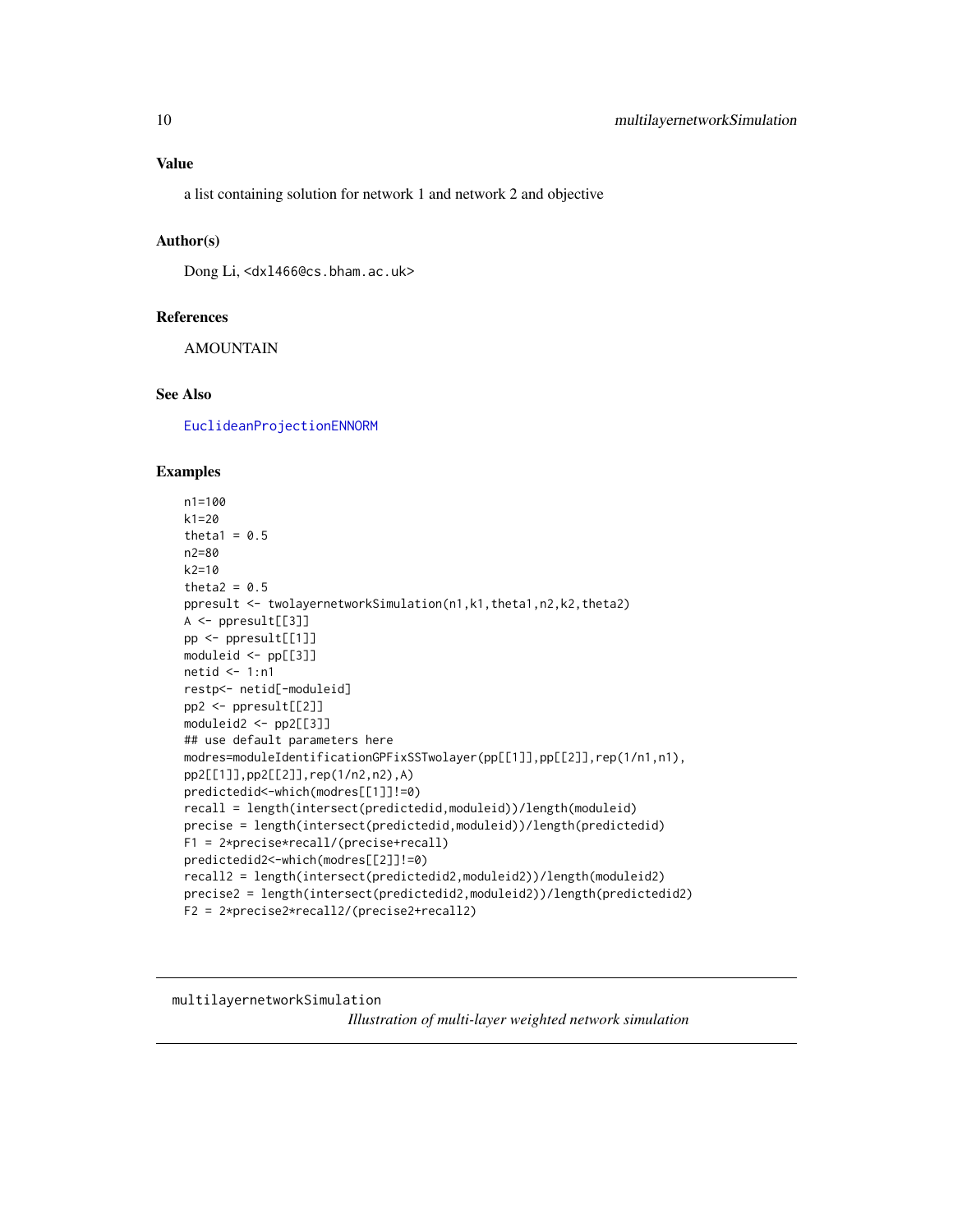#### <span id="page-10-0"></span>networkSimulation 11

#### Description

Simulate a multi-layer weighted network with each layer sharing the same set of nodes but different nodes scores

#### Usage

```
multilayernetworkSimulation(n, k, theta, L)
```
#### Arguments

| n     | number of nodes in each layer of the network                          |
|-------|-----------------------------------------------------------------------|
| k     | number of nodes in the conserved module                               |
| theta | module node score follow the uniform distribution in range [theta, 1] |
| L     | number of layers                                                      |

## Value

a list containing all the layers, each as result object of [networkSimulation](#page-10-1)

## Author(s)

Dong Li, <dxl466@cs.bham.ac.uk>

#### See Also

[networkSimulation](#page-10-1)

## Examples

```
n = 100k = 20theta = 0.5L = 5cpl <- multilayernetworkSimulation(n,k,theta,L)
## No proper way to visualize it yet
```
<span id="page-10-1"></span>networkSimulation *Illustration of weighted network simulation*

## Description

Simulate a single weighted network

## Usage

networkSimulation(n, k, theta)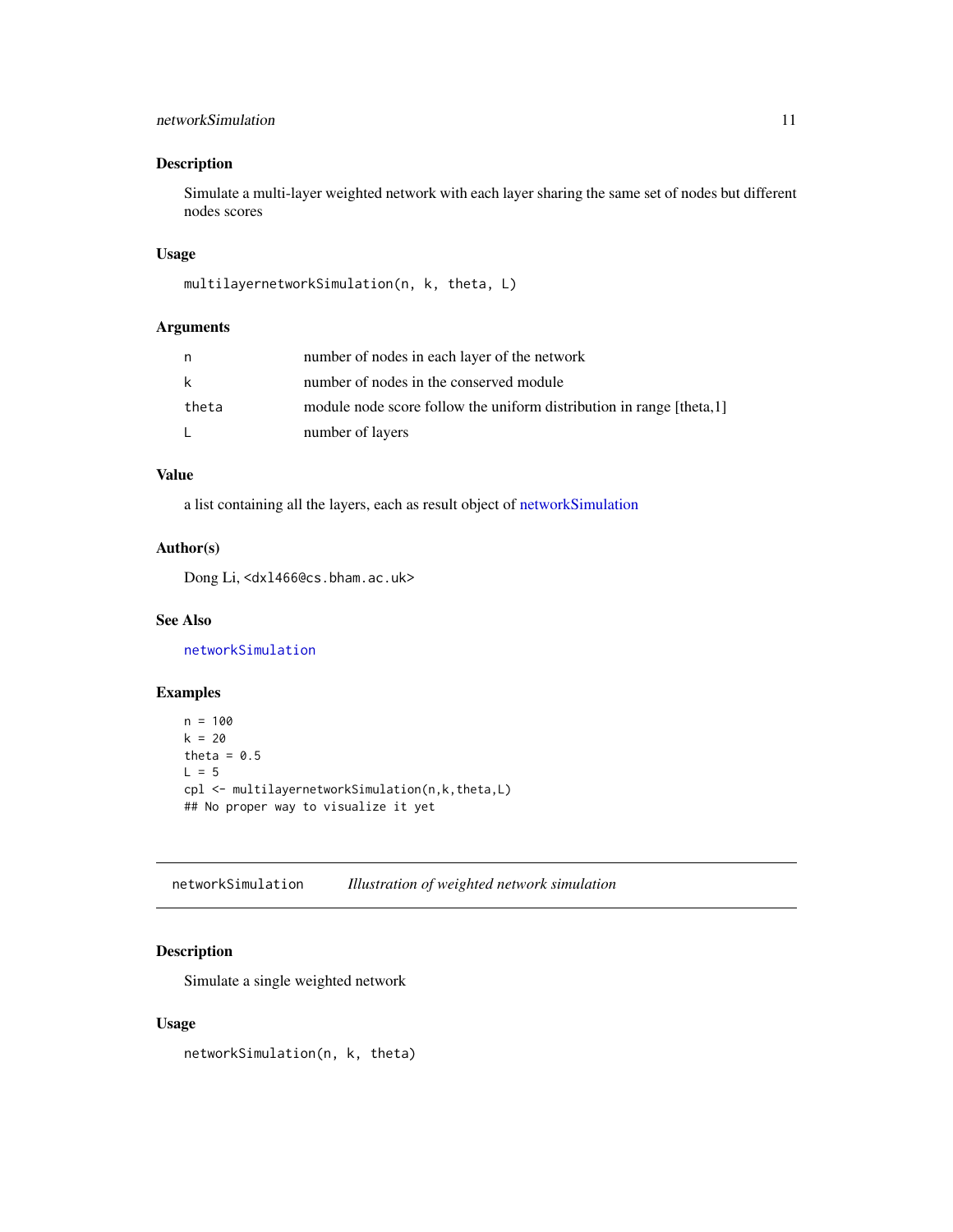### <span id="page-11-0"></span>Arguments

| n     | number of nodes in the network                                        |
|-------|-----------------------------------------------------------------------|
| k     | number of nodes in the module, $n < k$                                |
| theta | module node score follow the uniform distribution in range [theta, 1] |

## Value

a list containing network adjacency matrix, node score and module membership

#### Author(s)

Dong Li, <dxl466@cs.bham.ac.uk>

#### Examples

```
pp <- networkSimulation(100,20,0.5)
moduleid <- pp[[3]]
netid <- 1:100
restp<- netid[-moduleid]
groupdesign=list(moduleid,restp)
names(groupdesign)=c('module','background')
## Not run: library(qgraph)
pg<-qgraph(pp[[1]],groups=groupdesign,legend=TRUE)
## End(Not run)
```
twolayernetworkSimulation *Illustration of two-layer weighted network simulation*

## Description

Simulate a two-layer weighted network

#### Usage

```
twolayernetworkSimulation(n1, k1, theta1, n2, k2, theta2)
```
## Arguments

| n1             | number of nodes in the network1                                             |
|----------------|-----------------------------------------------------------------------------|
| k1             | number of nodes in the module1, $nl < k1$                                   |
| theta1         | module1 node score follow the uniform distribution in range [theta1,1]      |
| n2             | number of nodes in the network2                                             |
| k <sub>2</sub> | number of nodes in the module 2, $n2 < k2$                                  |
| theta2         | module 2 node score follow the uniform distribution in range [theta $2,1$ ] |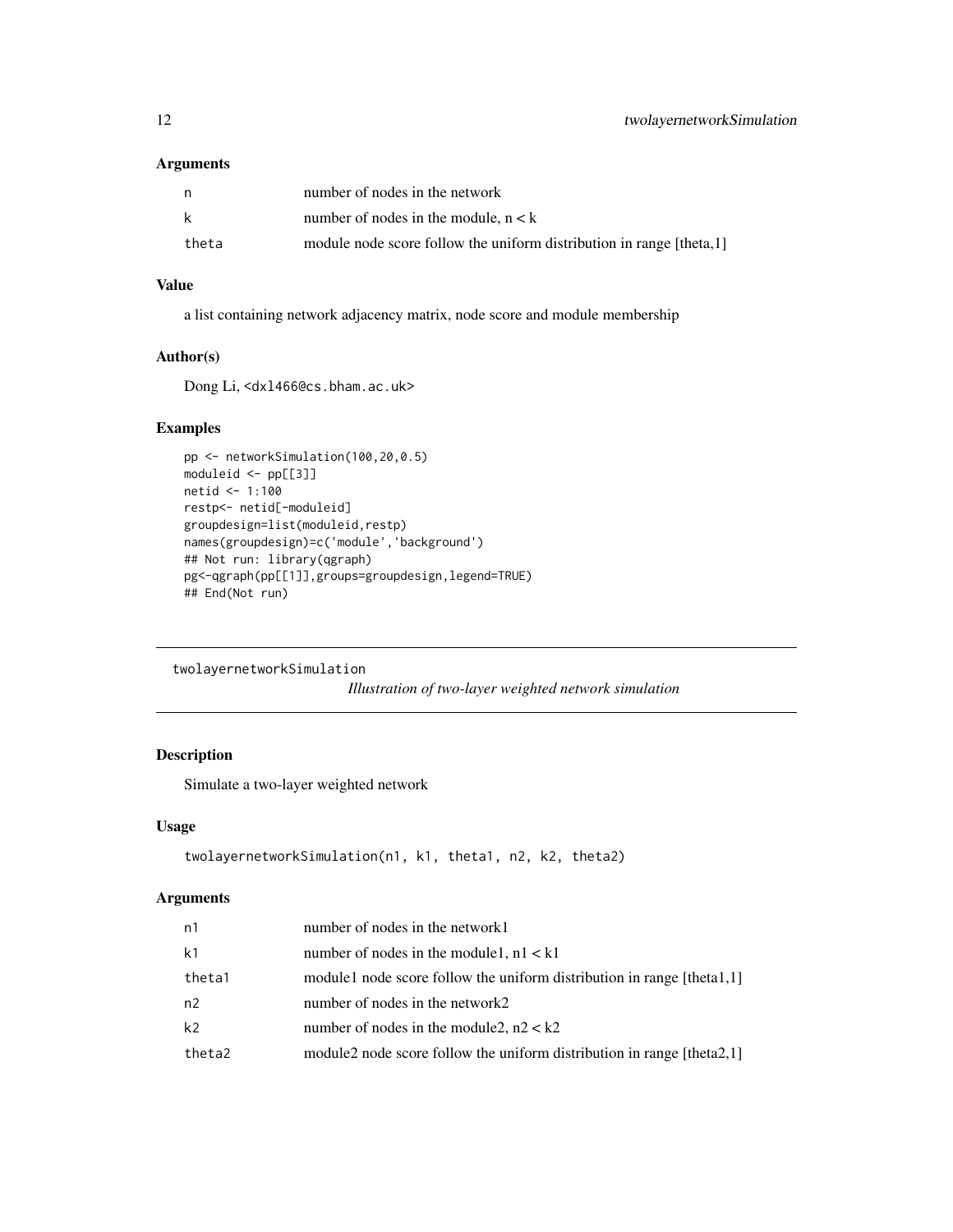## <span id="page-12-0"></span>Value

a list containing network1, network2 and a inter-layer links matrix

#### Author(s)

Dong Li, <dxl466@cs.bham.ac.uk>

#### See Also

[networkSimulation](#page-10-1)

```
n1=100
k1=20
theta1 = 0.5n2=80
k2=10
theta2 = 0.5ppresult <- twolayernetworkSimulation(n1,k1,theta1,n2,k2,theta2)
A <- ppresult[[3]]
pp <- ppresult[[1]]
moduleid <- pp[[3]]
netid < -1:n1restp<- netid[-moduleid]
pp2 <- ppresult[[2]]
moduleid2 <- pp2[[3]]
netid2 <- 1:n2
restp2<- netid2[-moduleid2]
## labelling the groups
groupdesign=list(moduleid,restp,(moduleid2+n1),(restp2+n1))
names(groupdesign)=c('module1','background1','module2','background2')
twolayernet<-matrix(0,nrow=(n1+n2),ncol=(n1+n2))
twolayernet[1:n1,1:n1]<-pp[[1]]
twolayernet[(n1+1):(n1+n2),(n1+1):(n1+n2)]<-pp2[[1]]
twolayernet[1:n1,(n1+1):(n1+n2)] = A
twolayernet[(n1+1):(n1+n2),1:n1] = t(A)
## Not run: library(qgraph)
g<-qgraph(twolayernet,groups=groupdesign,legend=TRUE)
## End(Not run)
```